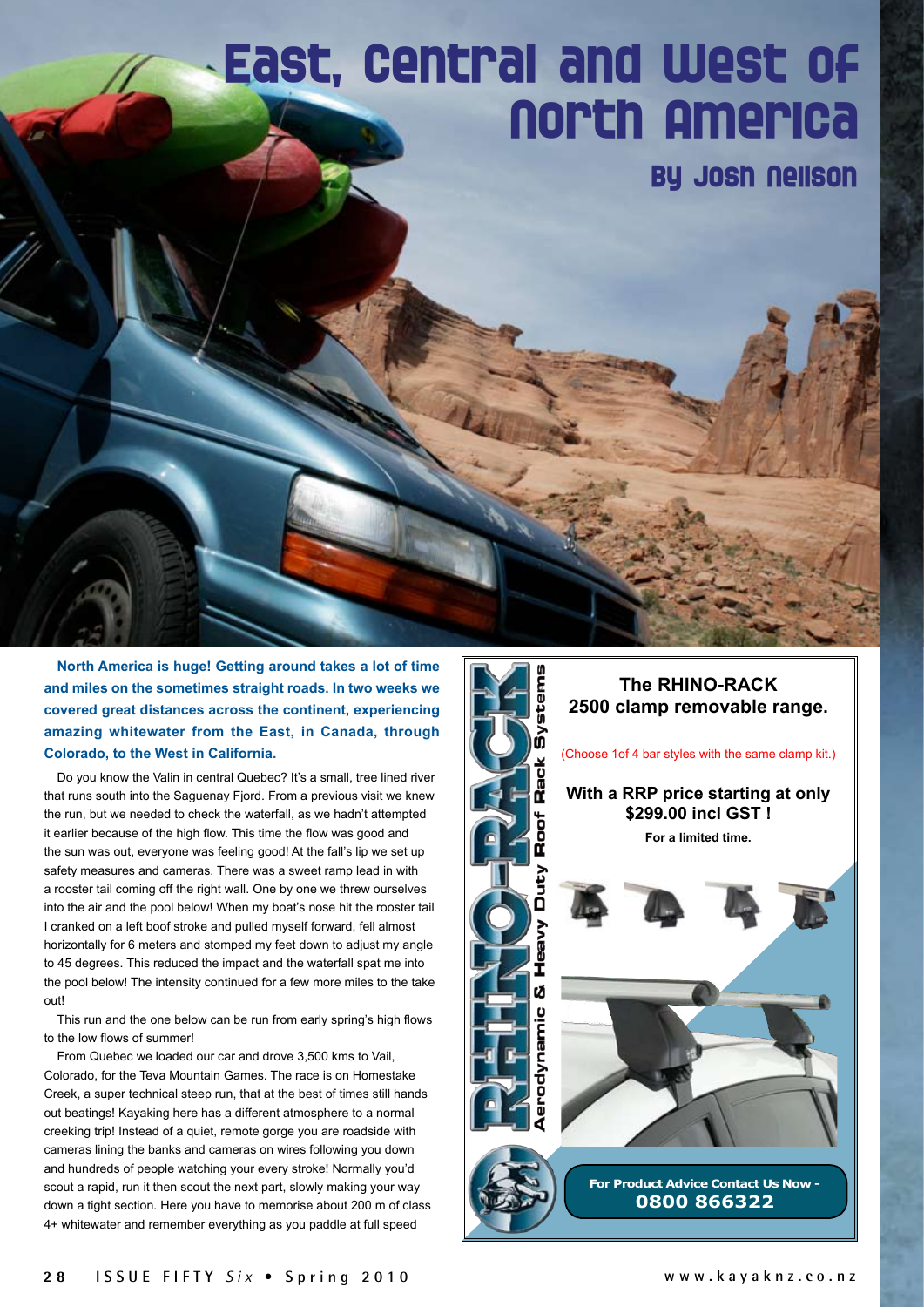anything is hard! Walking up the stairs you are out of breath!

We had a few practice runs before the qualifiers for the finals to knock out half the field. Kiwis qualified for the Mens and Women's final runs. Missing the cut by .04 of a second I climbed high on the bank to film the final men. The Kiwis were huddled together to catch a glimpse of Sam Sutton and Mike Dawson, who unfortunately missed the podium cut. Sam, our top qualifier, came down last, super clean through the top of the course, over the one flat pool with good speed and then disappeared into the bottom crux section out of view. We listened to the commentator and watched the timer… "And the new Homestake Creek champ for 2010 is….. Sam Sutton!!" The Kiwis roared and ran to the bottom to see him! He was stoked with this great start to his 2010 racing season!

ie sea level doing

We had an 18 hour drive ahead to California and the granite slides of the West coast so we split the journey to take in Utah's Arches National Park. Roaring around the park without air conditioning and in 40 degree temperatures we tied the door of our van open and enjoyed some of the finest natural rock formations I've ever seen.

5000 km from the Valin River in Quebec, the rivers had changed, the weather was a lot warmer and there were notably fewer trees. Our first stop was to fix the car. A rock had put a hole in the sump so the engine was using as much oil as fuel! A quick weld job and she was back on the road! We warmed up on the Slab Creek section of the American River before heading into the Upper Middle Cosumnes River

New Skua From Q-Kayaks!

For all the kayak specs. and stockists, visit **www.q-kayaks.co.nz** or phone **06 326 8667** *1st Plastic Sea Kayak -Trans Taupo Race 2010.*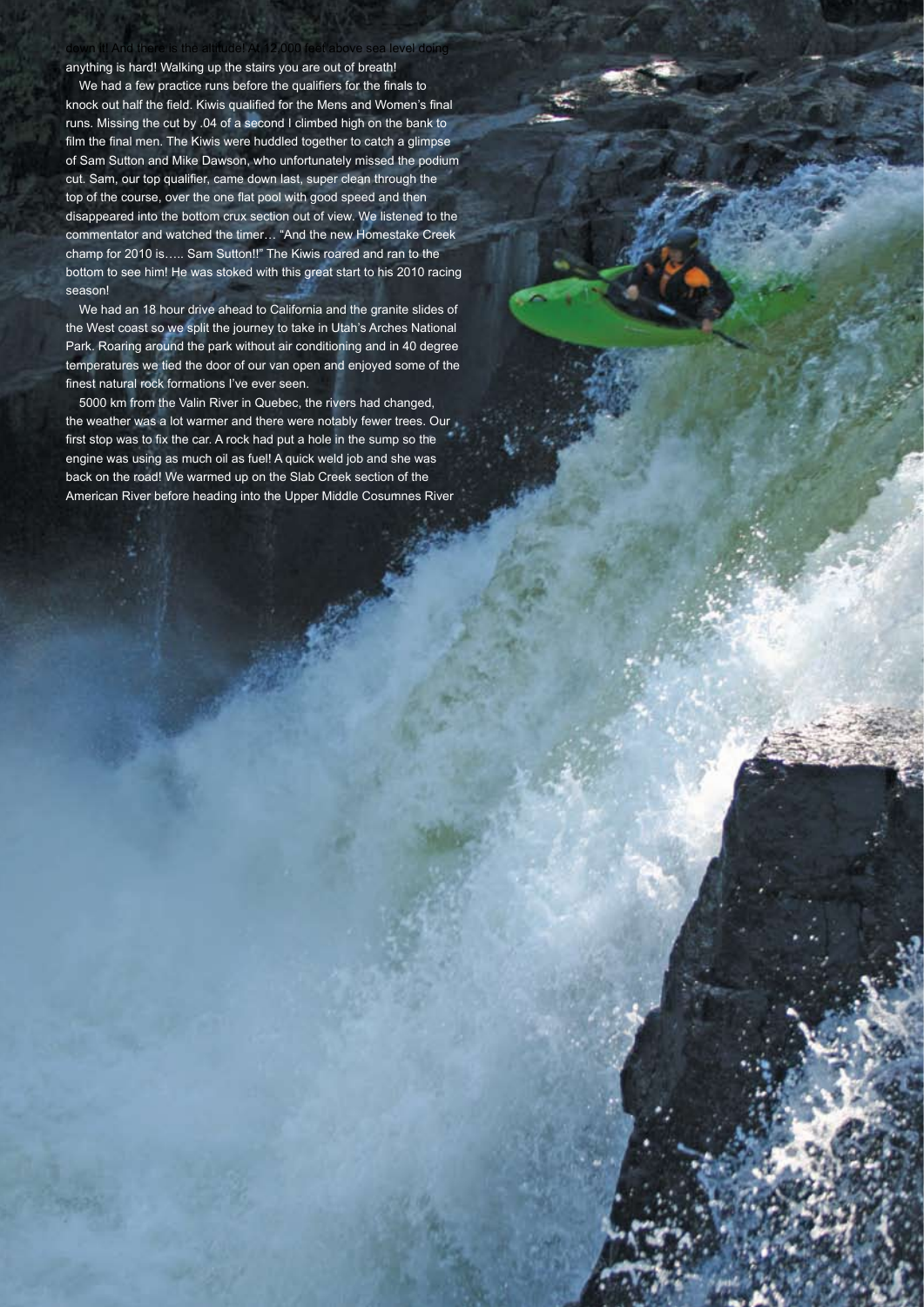few weeks before. I was fired up. We bombed down some sweet drops with good flow. I was the only one who didn't know the lines so I got in behind and followed the boys into the gorge. All day we ran nice slides and sweet drops up to 6 meters high!

Later we came to one called 'V-Slide'. It has a shallow entrance into a pool then, as the name suggests, it forms two big lateral waves in a V shape dropping about 3 meters into a burley hole. There was a sneak line down the right but I felt the most challenging, fun line was right down the middle. There was a possibility that this hole would keep me and a swim might happen but I lined up the meat of the hole and dropped in. 'Crack!' Everything was black with purple and pink stars. I resurfaced from the hole and that was good, but I had gone deep and hit the bottom, cracked my helmet and torn the AC joint in my shoulder. The crew helped to get me out of the run and back to the van while my arm was still working. Minus the injury the run had been super fun but unfortunately the sport involves fast moving liquid directed by gradient and hard rocks!

I'm so grateful for the crew and friends with whom I kayak. Thanks to them I am now recovering, ordered to stay out of the river for at least a month and after that taking it easy for longer on the big stuff. Good advice! I will try to keep my sanity while driving the boys to Big Kimshew Creek and the rest of the High Sierra runs. So that's a brief update on a two week segment of my trip this year! North America is a big place with so much quality whitewater and beautiful places! Get out, explore and stay safe!

For more, check out www.whitewater-koa.blogspot.com